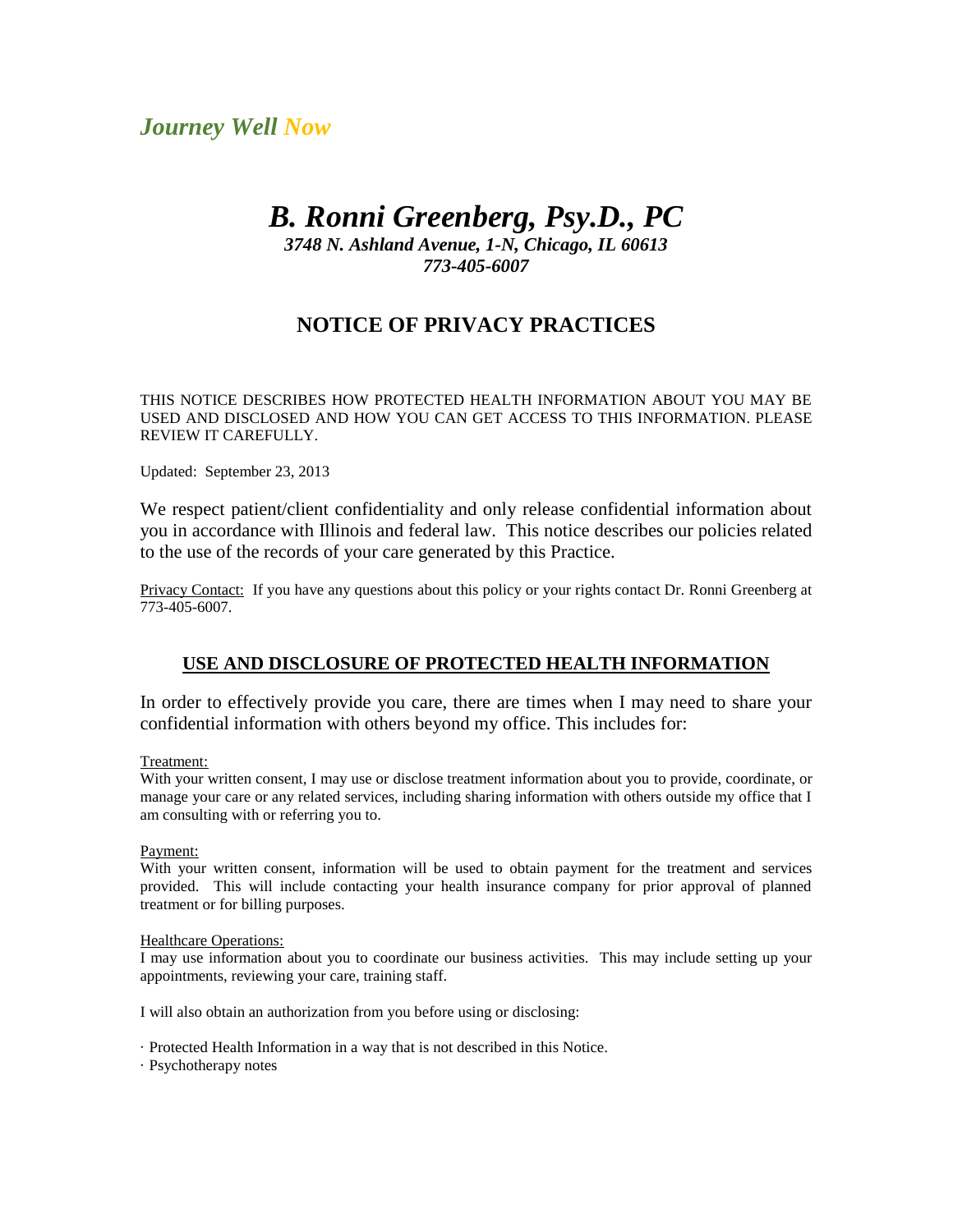#### **INFORMATION DISCLOSED WITHOUT YOUR CONSENT**

Under Illinois and federal law, information about you may be disclosed without your consent in the following circumstances:

#### Emergencies:

Sufficient information may be shared to address the immediate emergency you are facing.

#### Follow Up Appointments/Care:

At times we may be contacting you to regarding your future appointments or information about treatment alternatives or other health-related benefits and services that may be of interest to you or billing questions. We will leave appointment information on your answering machine or voice mail unless you tell us not to.

#### As Required by Law:

This would include situations where we have a subpoena, court order, or are mandated to provide public health information, such as communicable diseases or suspected abuse and neglect such as child abuse, elder abuse, or institutional abuse.

#### Coroners:

We are required to disclose information about the circumstance of your death to a coroner who is investigating it.

#### Governmental Requirements:

I may disclose information to a health oversight agency for activities authorized by law, such as audits, investigations, inspections, and licensure. I am also required to share information, if requested, with the U.S. Department of Health and Human Services to determine our compliance with federal laws related to health care and to Illinois state agencies or insurance companies that fund your care.

#### Criminal Activity or Danger to Others:

If a crime is committed on our premises or against our personnel we may share information with law enforcement to apprehend the criminal. I also have the right to involve law enforcement when I believe an immediate danger may occur to someone.

·When the use and disclosure without your consent or authorization is allowed under other sections of Section 164.512 of the Privacy Rule and the state's confidentiality law. This includes certain narrowlydefined disclosures to law enforcement agencies, to a health oversight agency (such as HHS or a state department of health), to a coroner or medical examiner, for public health purposes relating to disease or FDA-regulated products, or for specialized government functions such as fitness for military duties, eligibility for VA benefits, and national security and intelligence.

### **PATIENT RIGHTS**

You have the following rights under Illinois and federal law:

#### Copy of Record:

You are entitled to inspect record. We may charge you a reasonable fee for copying and mailing your record.

#### Release of Records:

You may consent in writing to release of your records to others, for any purpose you choose. This could include your attorney, employer, or others who you wish to have knowledge of your care. You may revoke this consent at any time, but only to the extent no action has been taken in reliance on your prior authorization.